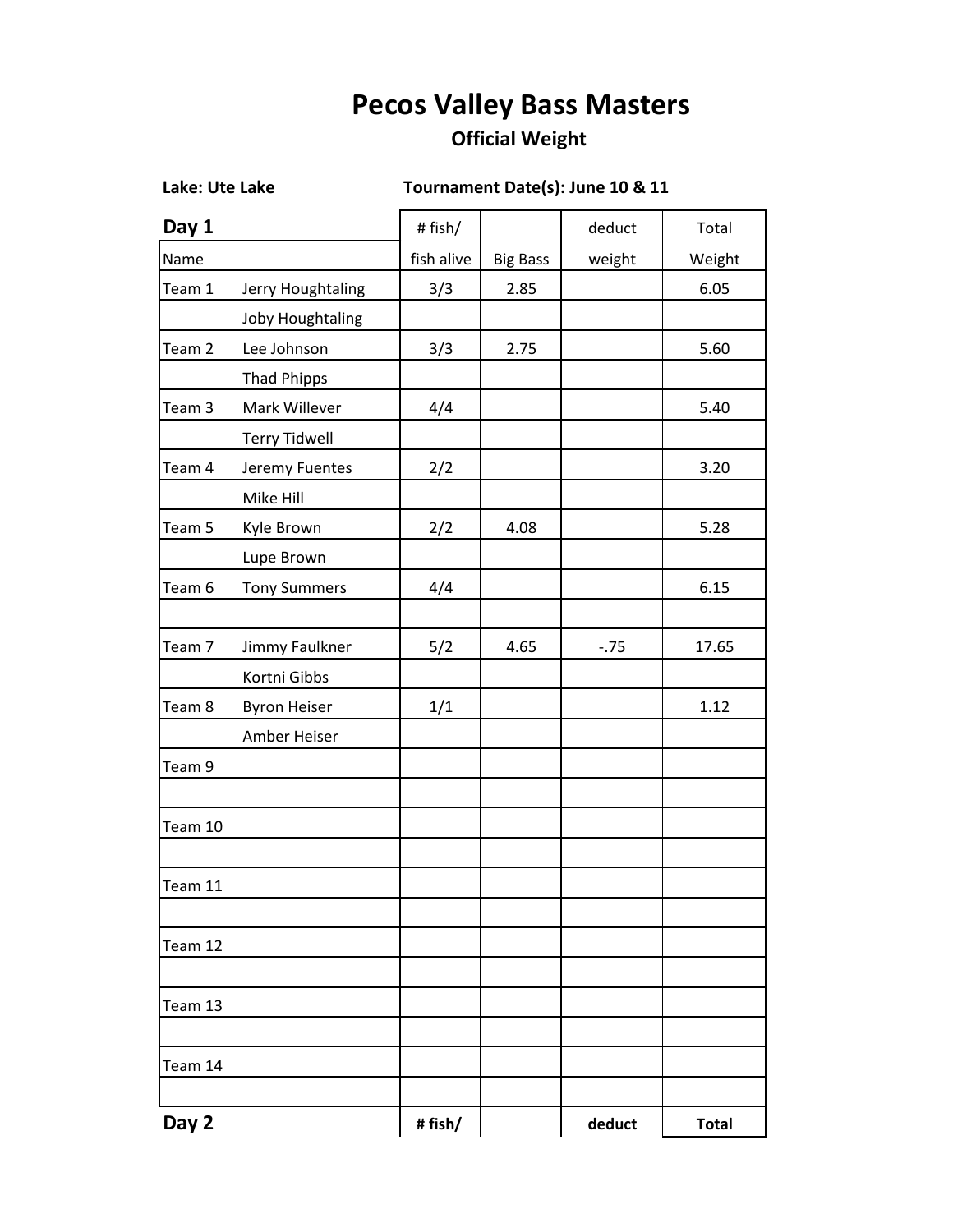| <b>Name</b> |                      | fish alive       | <b>Big Bass</b> | weight  | Weight |
|-------------|----------------------|------------------|-----------------|---------|--------|
| Team 1      | Jerry Houghtaling    | 2/2              |                 |         | 3.40   |
|             | Joby Houghtaling     |                  |                 |         |        |
| Team 2      | Lee Johnson          | 5/5              | 2.00            |         | 8.05   |
|             | <b>Thad Phipps</b>   |                  |                 |         |        |
| Team 3      | Mark Willever        | 2/2              |                 |         | 3.65   |
|             | <b>Terry Tidwell</b> |                  |                 |         |        |
| Team 4      | Jeremy Fuentes       | 2/2              | 2.55            |         | 3.85   |
|             | Mike Hill            |                  |                 |         |        |
| Team 5      | Kyle Brown           | $\pmb{0}$        |                 |         | 0.00   |
|             | Lupe Brown           |                  |                 |         |        |
| Team 6      | <b>Tony Summers</b>  | 5/4              | 3.85            | $-0.25$ | 9.00   |
|             |                      |                  |                 |         |        |
| Team 7      | Jimmy Faulkner       | $\boldsymbol{0}$ |                 |         | 0.00   |
|             | Kortni Gibbs         |                  |                 |         |        |
| Team 8      | <b>Byron Heiser</b>  | $\boldsymbol{0}$ |                 |         | 0.00   |
|             | Amber Heiser         |                  |                 |         |        |
| Team 9      |                      |                  |                 |         |        |
|             |                      |                  |                 |         |        |
| Team 10     |                      |                  |                 |         |        |
|             |                      |                  |                 |         |        |
| Team 11     |                      |                  |                 |         |        |
|             |                      |                  |                 |         |        |
| Team 12     |                      |                  |                 |         |        |
|             |                      |                  |                 |         |        |
| Team 13     |                      |                  |                 |         |        |
|             |                      |                  |                 |         |        |
| Team 14     |                      |                  |                 |         |        |
|             |                      |                  |                 |         |        |
|             |                      |                  |                 |         |        |
|             |                      |                  |                 |         |        |

## **Tournament winners**